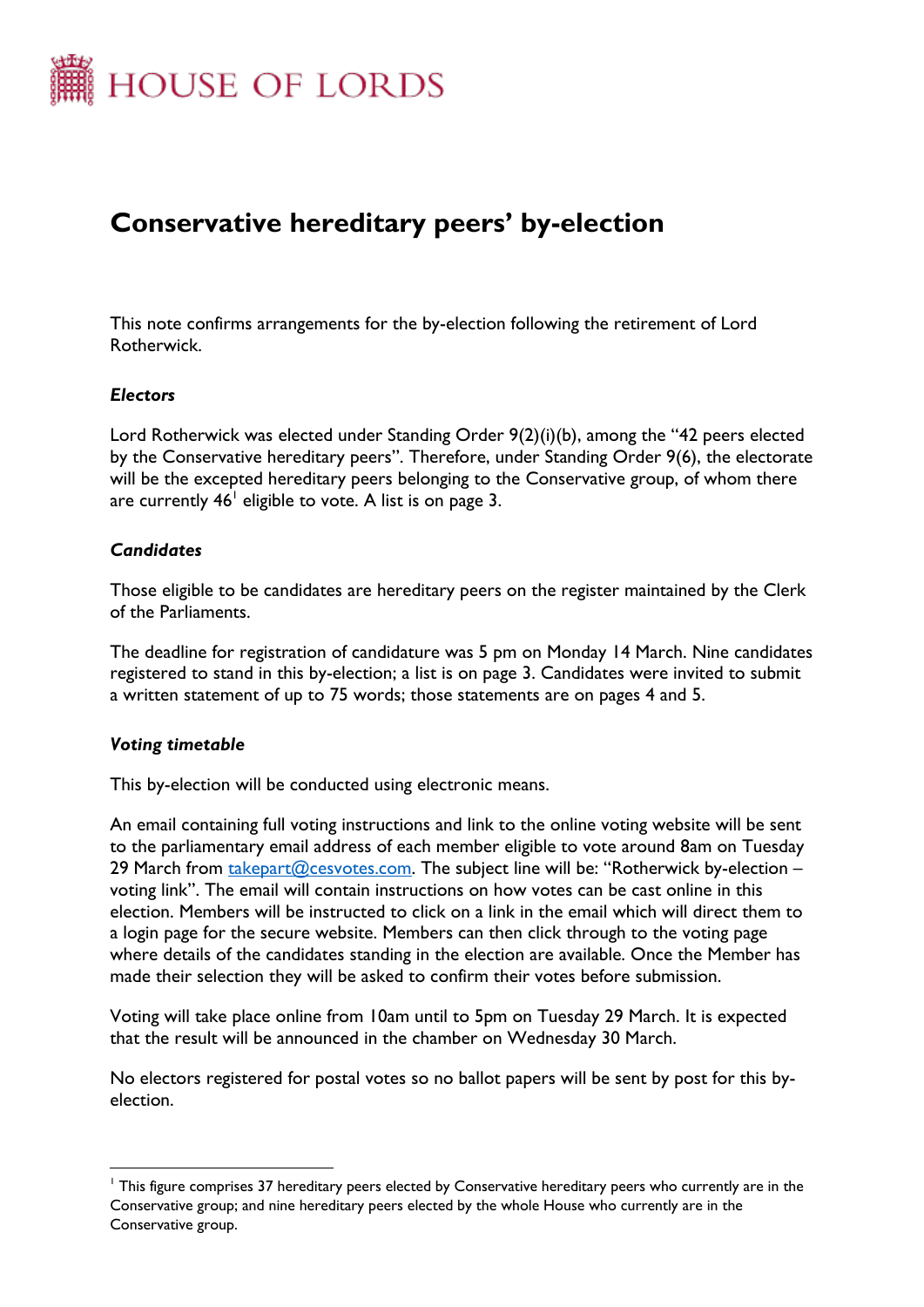### *Voting system*

The by-election will be conducted via a secret ballot. The Alternative Vote system will be used.

Voters will place the name of the candidate they most strongly support at the top of the digital ballot paper, then place their next most favoured candidate below, and so on. Voters may cast as many or as few votes as they wish. In order to be elected, the first successful candidate must receive at least as many votes as all the other candidates put together. In the event of this not happening after first preference votes have been allocated, the votes of the candidates receiving the lowest number of first preference votes will be shared out according to the second preference marked on them. This will be repeated until one candidate has at least half of the total valid votes.

#### *Results*

The electronic count will be overseen by Civica Election Services.

The result will be announced in the House of Lords chamber by the Clerk of the Parliaments at a convenient moment (likely to be after oral questions) on Wednesday 30 March 2022.

The full results, including the number of first-preference votes cast for each candidate and the position after each transfer of votes, will be available in the Printed Paper Office and the Library soon after the announcement by the Clerk of the Parliaments. The results will also be published online at [www.parliament.uk](http://www.parliament.uk/)

18 March 2022 SIMON BURTON *Clerk of the Parliaments*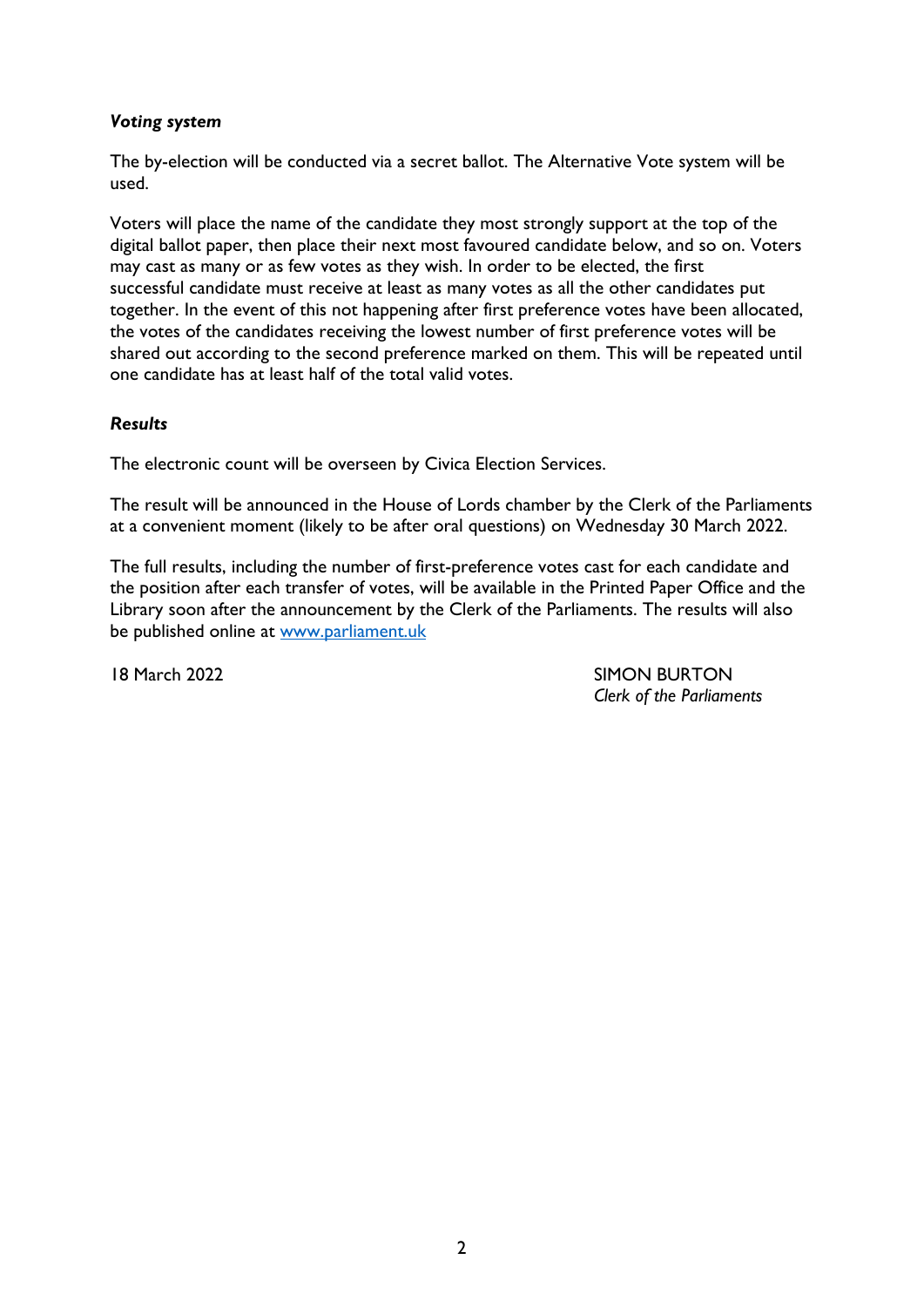#### **List of electors**

*Elected by a party or group and sitting as Conservative peers:*

Altrincham, L. Arran, E. Ashton of Hyde, L. Astor of Hever, L. Astor, V. Attlee, E. Bethell, L. Brabazon of Tara, L. Bridgeman, V. Caithness, E. Cathcart, E. Courtown, E. Crathorne, L. De Mauley, L. Dundee, E. Fairfax of Cameron, L. Glenarthur, L. Goschen, V. Henley, L. Home, E. Howe, E. Leicester, E. Lindsay, E. Liverpool, E. Lucas, L. Mancroft, L. Montrose, D. Moynihan, L. Northbrook, L. Sandhurst, L. Shrewsbury, E. Stathcarron, L. Strathclyde, L. Swinfen, L. Trefgarne, L. Trenchard, V. Younger of Leckie, V.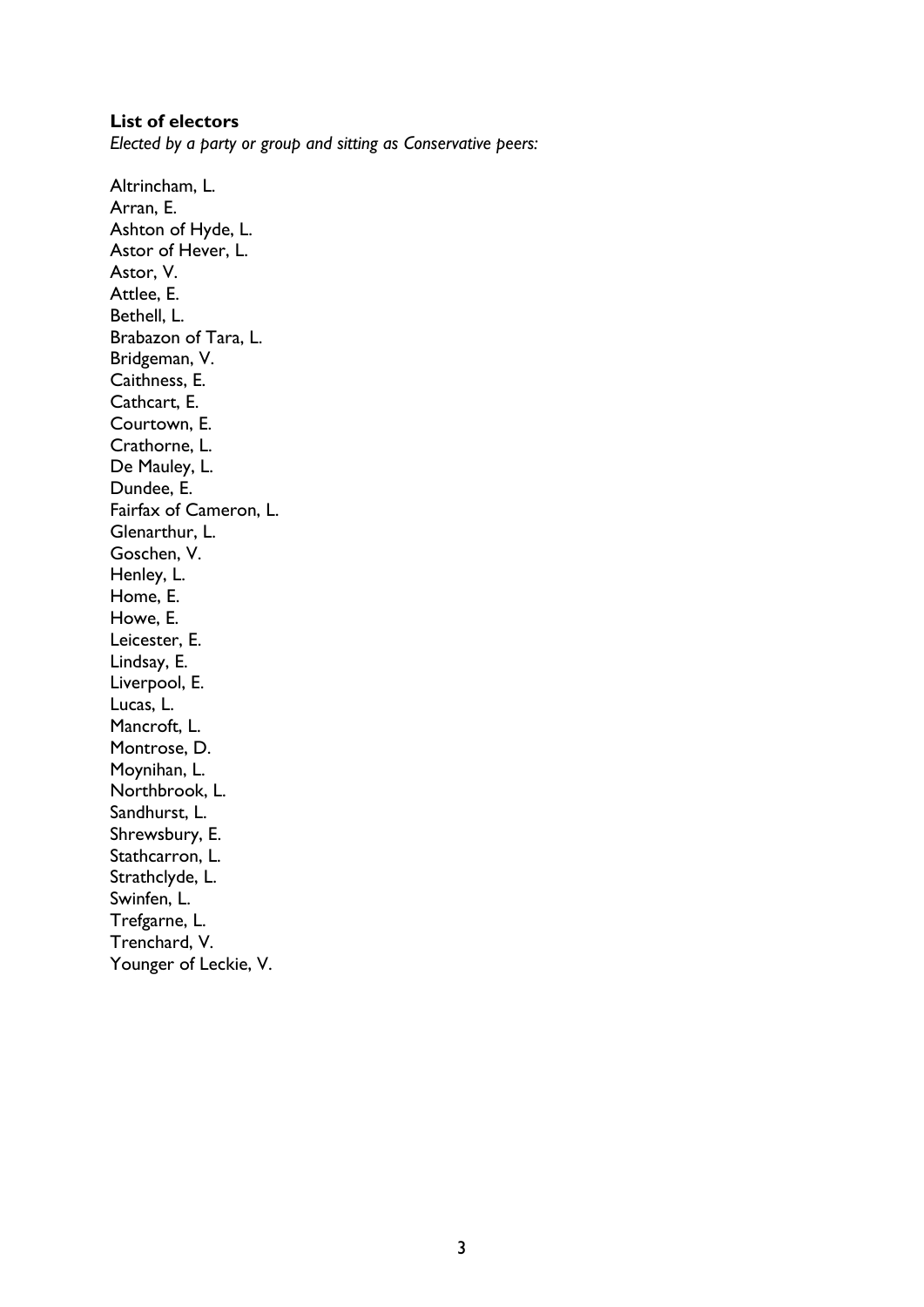*Elected by the whole House and sitting as Conservative peers:*

Borwick, L. Brougham and Vaux, L. Colgrain, L. Colwyn, L. Eccles, V. Geddes, L. Harlech, L. Reay, L. Ullswater, V.

# **List of candidates**

Ashcombe, L. Baillieu, L. Biddulph, L. Camrose, V. Ironside, L. Limerick, E. (L. Foxford) Napier and Ettrick, L. Rowallan, L. Windlesham, L.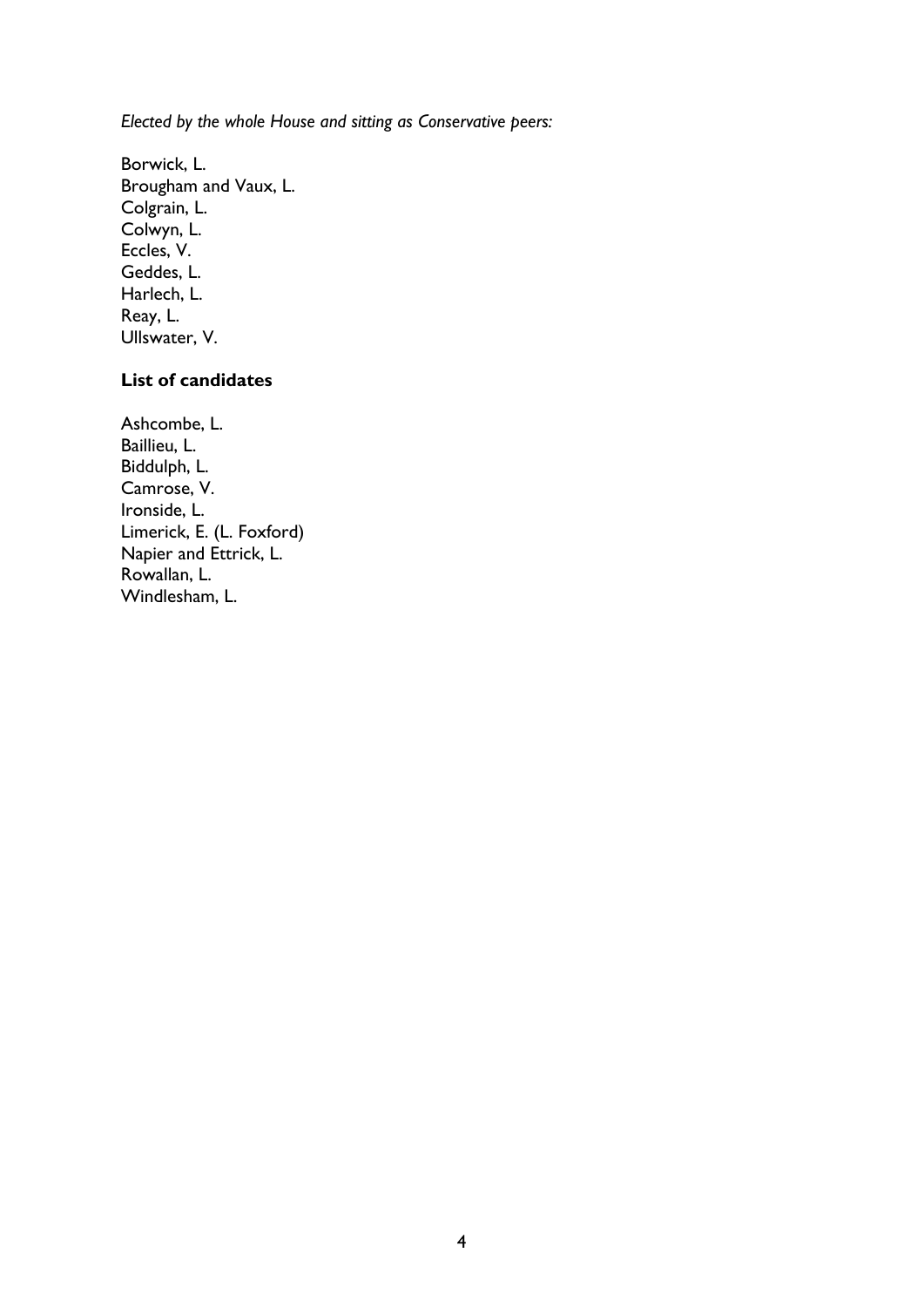## **Candidature statements**

**Ashcombe, L.**Having been a regular attender of the ACP meetings, my longstanding interest in politics has been reinformed. With a civil engineering degree from Imperial College I have spent over 35 years in the insurance industry and am currently head of the Americas energy specialty at Marsh. This requires patient negotiation with multiple parties and cultures. I hope that I would be able to deploy this experience to the benefit of this House.

## **Baillieu, L.**

On leaving the army (Coldstream Guards), I lived in Australia (17 years), Hong Kong (5 years), and Russia (23 years). My career has been in banking and finance.

Based on my experience my focus groups are:

- Armed Forces.
- Commonwealth.
- Foreign Relations.
- Banking and Finance.
- Health Care.

In each of these areas I have relevant (even current) experience. In the Ukraine - Russia situation I understand the Russian mindset, and this could support a diplomatic response.

#### **Biddulph, L.**

I would be honoured to serve the House if chosen.

#### **Camrose, V.**

Aged 52, member of the Conservative Party and life long Conservative voter. I live and work in London and would commit to voting and attending as needed. I advise businesses of all sizes on how to work more productively and adapt to change. I work with new ventures as a founder and investor and would hope to bring my expertise and energy to enhancing the public recognition of the House of Lords.

#### **Ironside, L.**

It would be my intention to take a very active interest in the House of Lords if elected. Having spent 25 years in the Lloyd's insurance market as a director of several successful companies, I have acquired plenty of experience in Big Business. For the last 20 years I have managed and run my own specialised business establishing it as a market leader in the field of classic Mercedes motor cars.